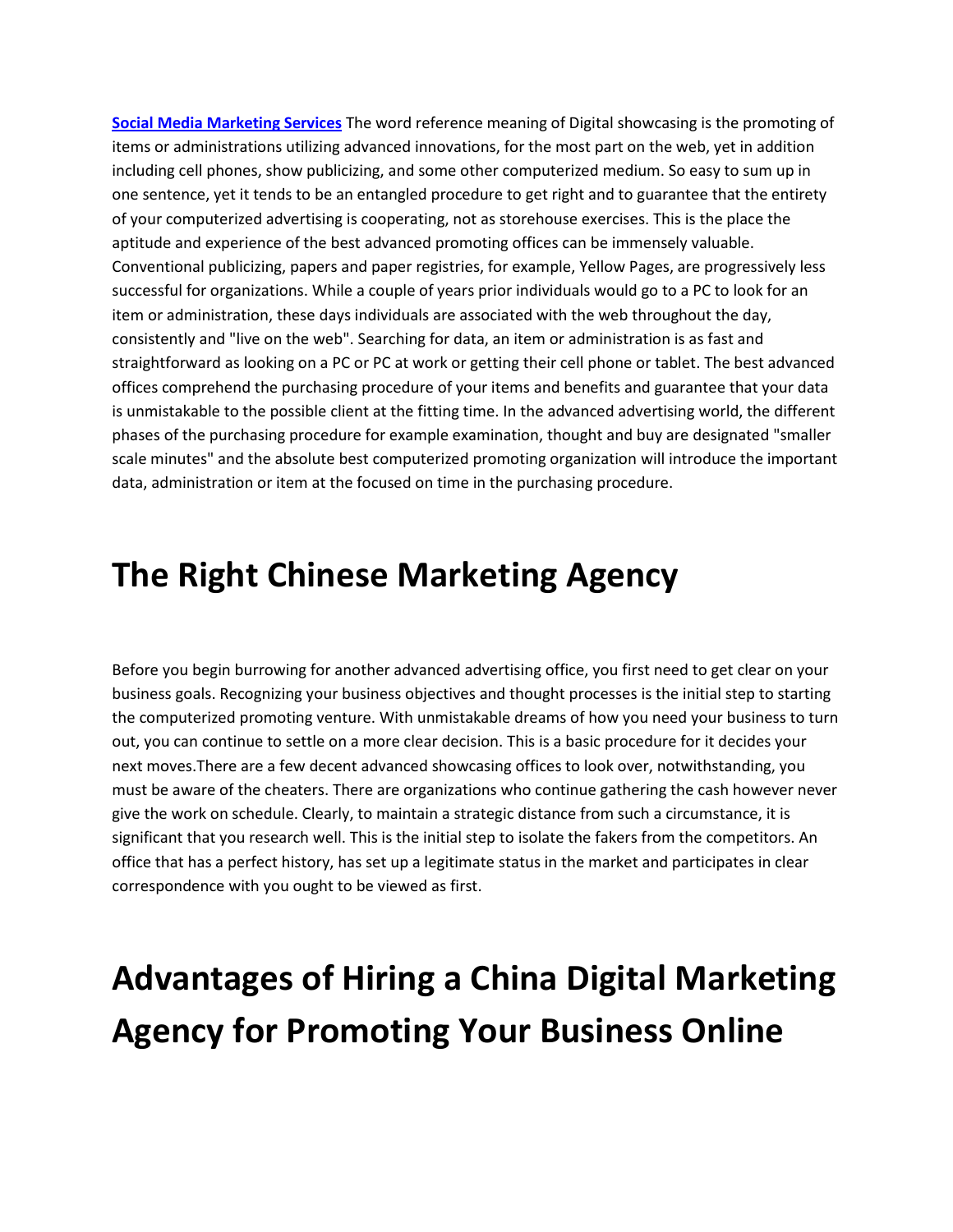Online business has hit an unequaled high all around, as major and minor organizations are making their own sites and attempting to oblige the Internet open. Promoting on the web is boundlessly not quite the same as disconnected advertising as the principles and guidelines of pulling in shoppers contrast tremendously. This is the place an advanced showcasing office comes in and guarantees that web based advertising, from making of sites to guaranteeing that they exceed expectations in web search tool rankings, is accessible to customers in general bundle. Without the assistance of a computerized advertising organization, it isn't workable for organizations to enter the online market and develop effective. The essential advantage of recruiting a computerized showcasing office is that these offices are experienced and comprehend the online universe of advertising. Since there are significant contrasts between the online world and the disconnected universe of promoting, gathering proficient assistance for the better execution of a site is energetically suggested. Advanced showcasing offices have specialists on their board who comprehend what a specific customer site contains and how it very well may be advertised carefully. From watchword overwhelming substance to internet based life showcasing, all choices are accessible and it is dependent upon these offices to execute these choices according to their comprehension.

## **How To Choose The Best Digital Marketing Agency For Your Business?**

Regularly do we read updates on extortion, trick and reports of some computerized showcasing organizations that increase the value of their customers' organizations. In this present reality where organizations burn through a great many dollars consistently on advanced advertising efforts, the need to unmistakable great offices from awful can't be focused on enough. Joining different web advertising strategies with different types of media and techniques, advanced promoting has gotten one of the best strategies for lead-age, marking and obtaining greater client base. Extensively, it very well may be partitioned into web promoting, versatile advertising and disconnected showcasing. The significance of having a computerized advertising office for a business is self-evident. It is the idea of any firm to center its entire thoughtfulness regarding the business that it is in and accordingly to the essential destinations that structure the organization. This requires assigning different works like advanced promoting to outer organizations.

# **Why Digital Marketing Agencies Are Flourishing and Why You Need Them**